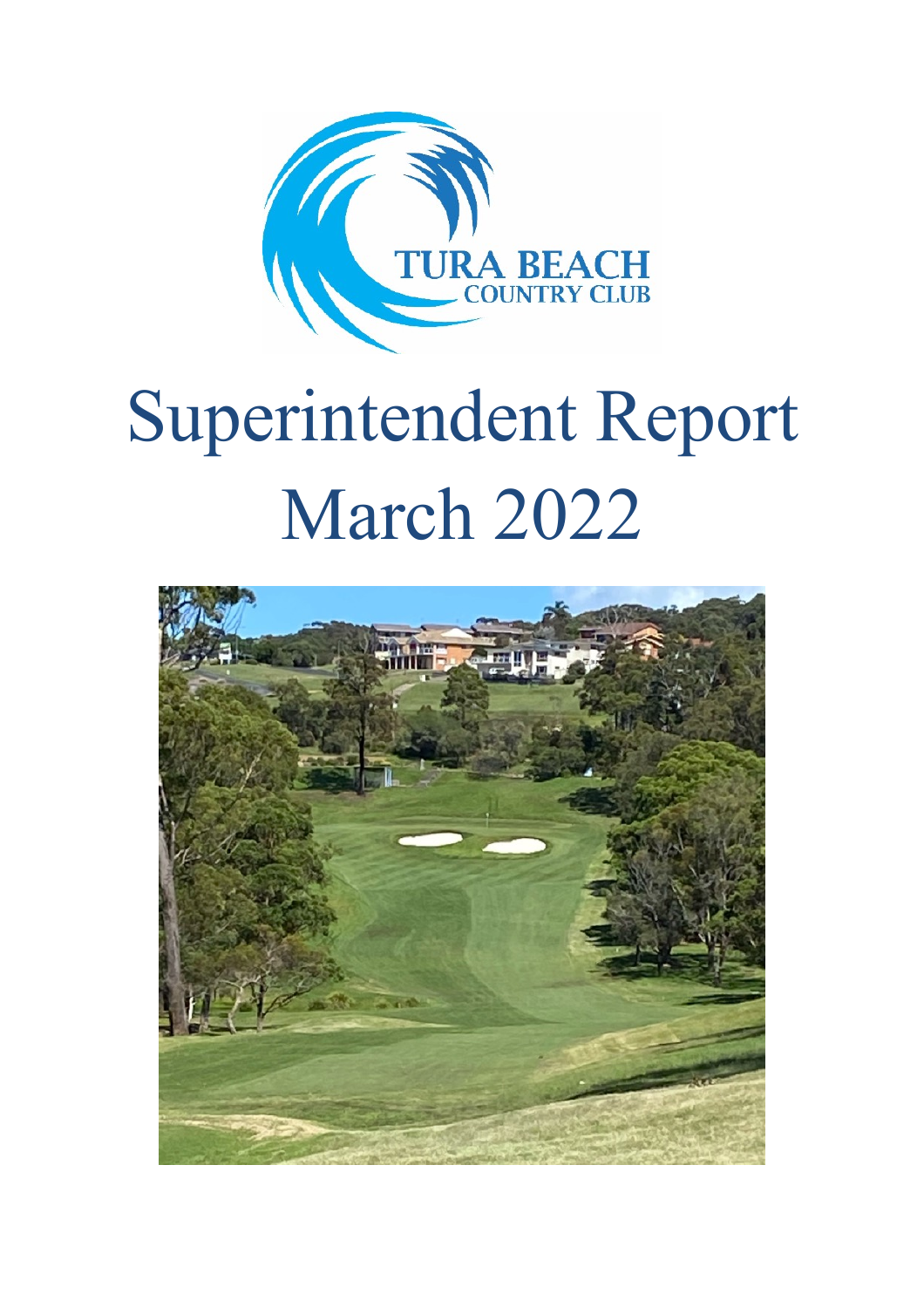This month we have once again experienced large amounts of rain. In a 12-day period we received 358mm of rain. The lower holes were totally submerged on two separate occasions. The outlet to the beach has been open during this period, unfortunately it is unable to handle this amount of rain.



#### *5th hole underwater.*

The ground water level dramatically increases with the consistent rain. This means the golf course remains wet for weeks, even months after the rain.

With the heavy rainfall and the golf course being saturated, we have lost many maintenance days, meaning our productivity has taken a hit. We have struggled to keep on top of the mowing and many areas are still far to wet to access.

This month's maintenance has purely been based on the clean-up from storms, as well as trying to stay on top of the required mowing.

With the excessive growth we have began a growth regulation trial in the first cut of rough around the fairways. Previously this has not been necessary as we have been able to keep on top of the mowing.

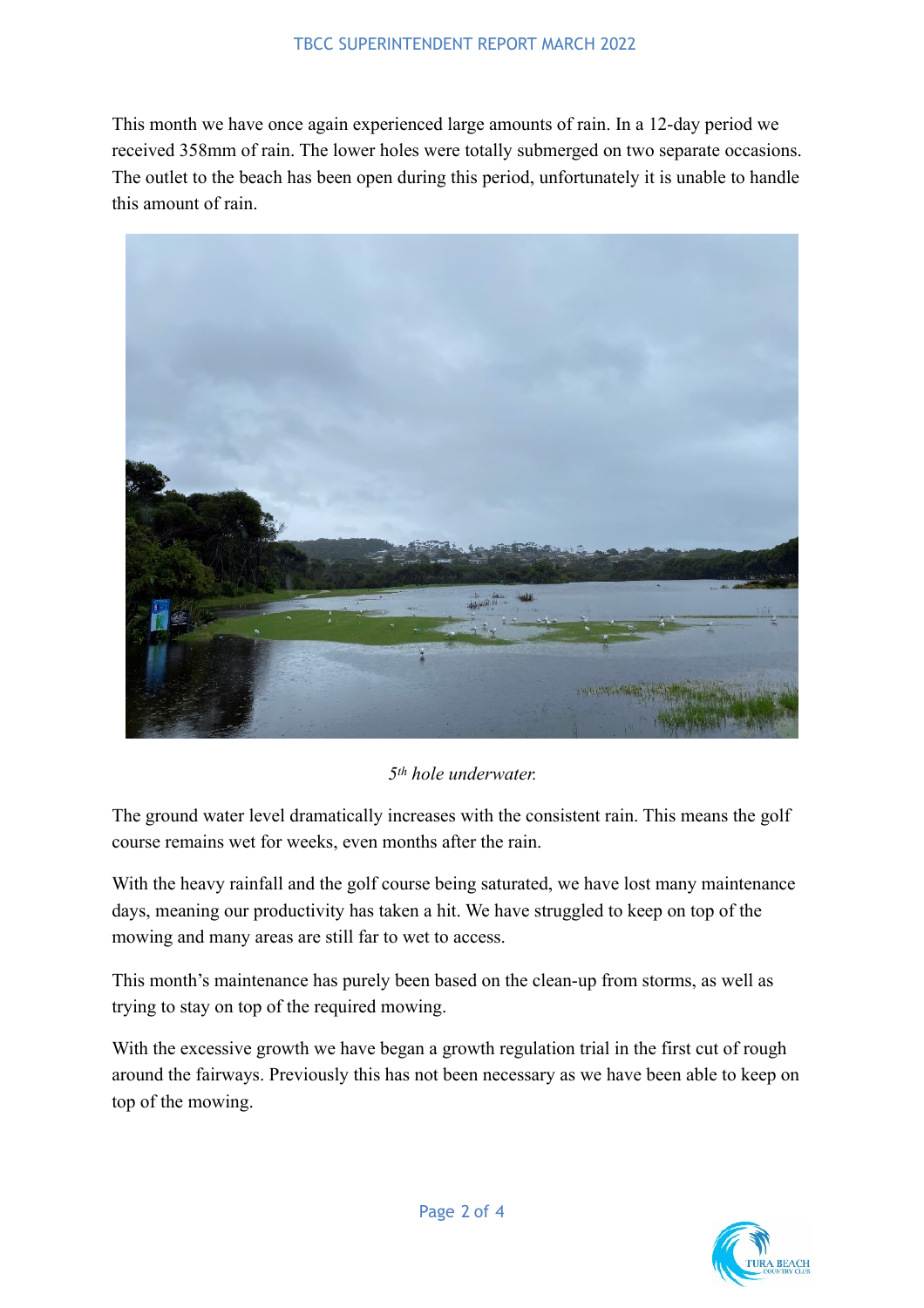The 8th green has been damaged due to the front left section remaining saturated for multiple days. We hope to add some drainage to this area in the following months.



*Wet section on 8th green* 

We have commenced some drainage works behind the 10<sup>th</sup> green, heading towards the 11<sup>th</sup> tee. We hope this will help the wet section behind the 10th green, however, I expect that we will need to add some additional drainage in this area.

## **Cart Paths**

A new load of road base has been ordered to begin restoration work on some of the cart paths damaged from the rain.

## **Bowling Greens**

The top bowling green has been lightly top dressed.

Both greens have been fertilised and treated for winter diseases.

Both greens are now back in play and rolling well.